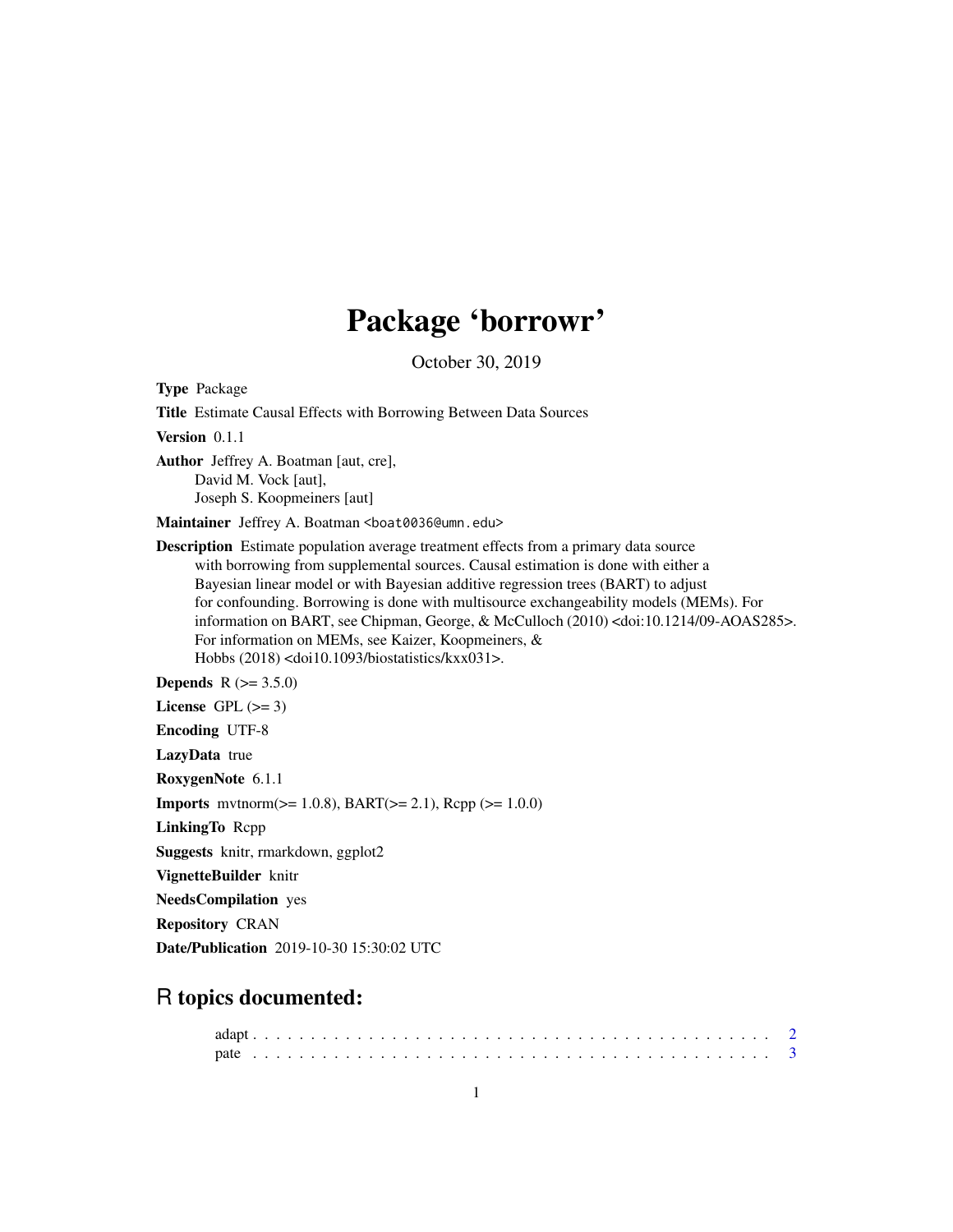### <span id="page-1-0"></span>**Index** [6](#page-5-0) **6**

adapt *Data set used in the package vignette*

### Description

A simulated data set used in the package vignette. Data generating mechanism is adapted from Hill (2011). Includes 3 data sources to illustrate borrowing information in estimate the population average treatment effect.

### Usage

adapt

### Format

A data frame with 180 rows and 5 variables

y the outcome

x a variable associated with y and treatment

source character variable with 3 levels: "Primary", "Supp1", "Supp2"

treatment treatment variable.  $1 =$  treated,  $0 =$  untreated

compliant compliance indicator.  $1 =$  compliant to treatment,  $0 =$  noncompliant to treatment

### References

Hill, Jennifer L. (2011) Bayesian Nonparametric Modeling for Causal Inference. Journal of Computational and Graphical Statistics, 20:1, 217-240.

### Examples

data(adapt) head(adapt)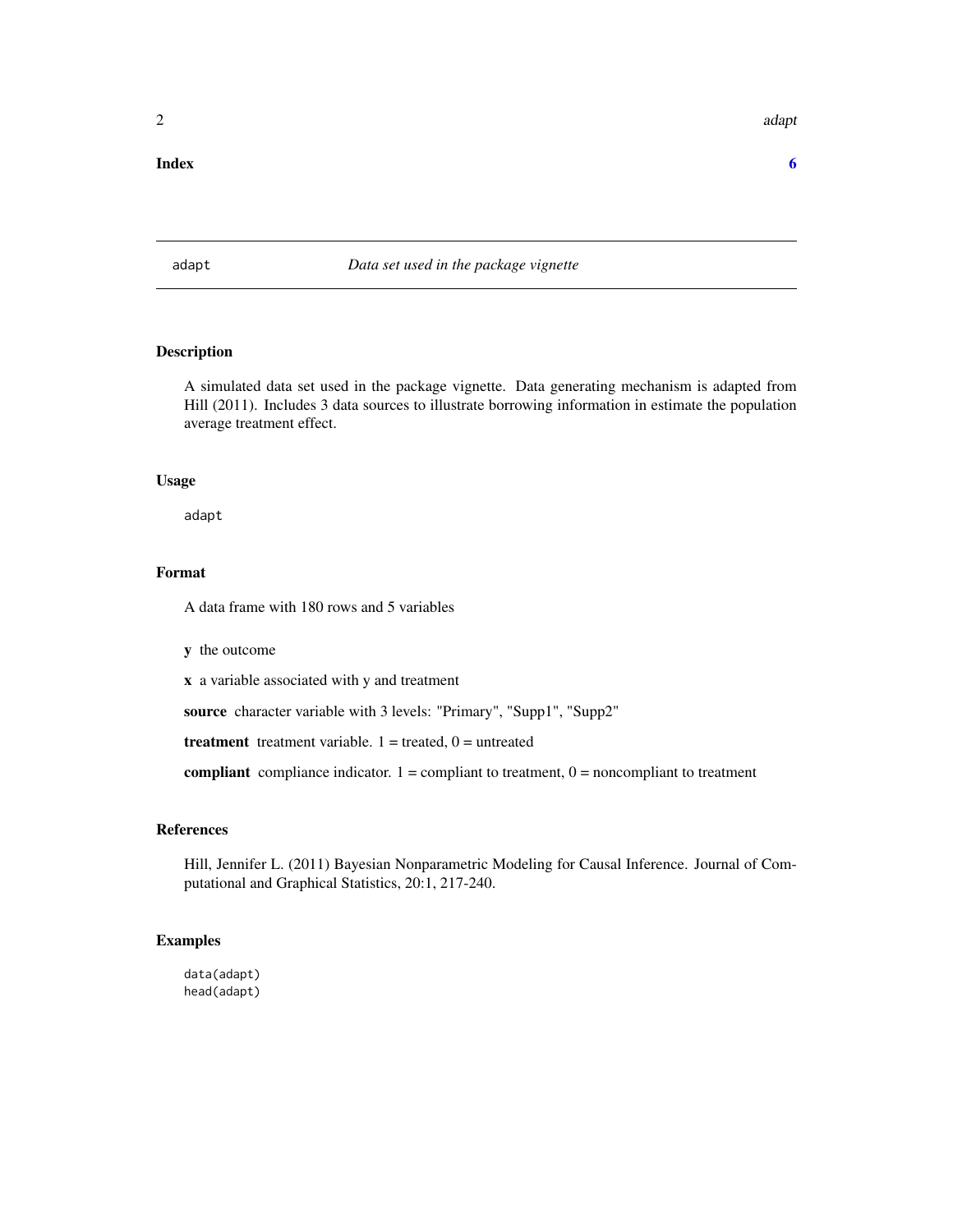### Description

Estimates the population average treatment effect from a primary data source with potential borrowing from supplemental sources. Adjust for confounding by fitting a conditional mean model with the treatment variable and confounding variables.

### Usage

```
pate(formula, estimator = c("BART", "bayesian_lm"), data, src_var,
 primary_source, exch_prob, trt_var, compliance_var, ndpost = 1000, ...)
```
### Arguments

| formula        | An object of class formula. The left hand side must be the outcome, and the<br>right hand side must include the treatment variable. To adjust for confounding,<br>the right hand side must also include the confounders. For the Bayesian linear<br>model, the use is responsible for specifying the function form.                                                        |
|----------------|----------------------------------------------------------------------------------------------------------------------------------------------------------------------------------------------------------------------------------------------------------------------------------------------------------------------------------------------------------------------------|
| estimator      | "bayesian_lm" or "BART". If "bayesian_lm", a Bayesian linear model with a<br>normal inverse-gamma prior. If "BART", Bayesian Additive Regression Trees                                                                                                                                                                                                                     |
| data           | the data frame with the outcome variable and all variables in the formula                                                                                                                                                                                                                                                                                                  |
| src_var        | a character variable which variable indicates the source variable. Must match a<br>column name in the data.                                                                                                                                                                                                                                                                |
| primary_source | character variable indicating the primary source. Must match one of the values<br>of src var.                                                                                                                                                                                                                                                                              |
| exch_prob      | numeric vector giving prior probability that each source is exchangeable with<br>the primary source. Number of elements must be equal to the number of sources<br>minus 1. Each element must be between 0 and 1. Order of probabilities should<br>match the order returned by calling levels (factor()) on the source vector.<br>See the vignette for an example of usage. |
| trt_var        | which variable indicates the treatment. Must match a column name in the data.<br>Must be coded as numeric values 0 and 1, 0 for untreated, 1 for treated.                                                                                                                                                                                                                  |
| compliance_var | Optional argument if adjustment for confounding due to noncompliance is needed.<br>compliance_var indicates the compliance indicator. Must match a column<br>name in the data. Must be coded as numeric values 0 and 1, 0 for noncompliant,<br>1 for compliant. If this argument is specified, the formula must also include the<br>compliance variable.                   |
| ndpost         | number of draws from the posterior                                                                                                                                                                                                                                                                                                                                         |
| .              | additional arguments passed to BART                                                                                                                                                                                                                                                                                                                                        |

<span id="page-2-0"></span>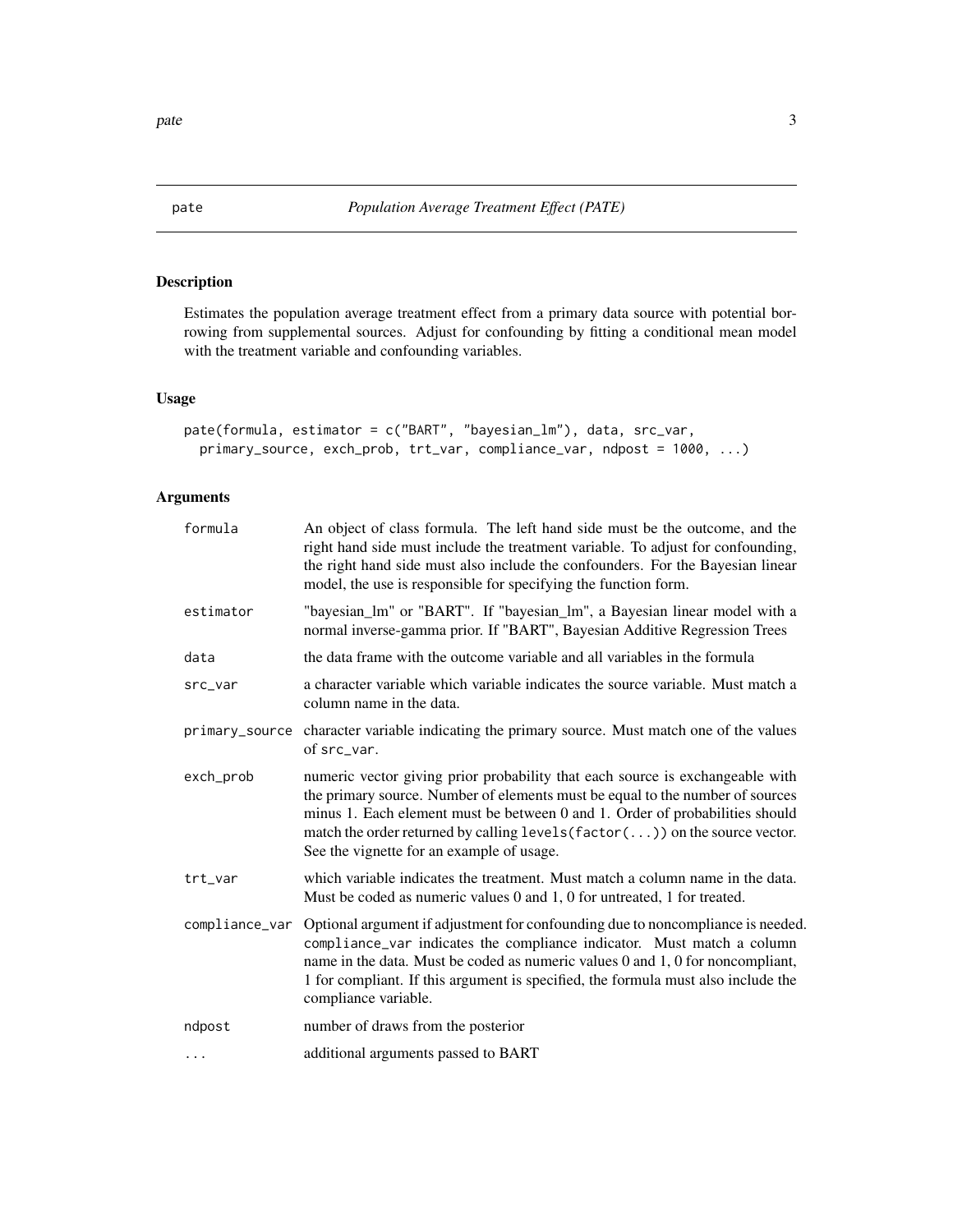To adjust for confounding, the PATE is estimated using a model for the conditional mean given treatment and confounders. Currently, two models are available, a Bayesian linear model with an inverse-gamma prior, and Bayesian Additive Regression Trees (BART; Chipman & McCulloch, 2010). The user must specify a formula for the conditional mean. This requires more thought for the Bayesian linear model as the analyst must carefully consider the functional form of the regression relationship. For BART, the right hand side of the formula need only include the confounders and the treatment variable without specification of the functional form. If there is no confounding, the right hand side of the formula needs to include the treatment variable only.

If formula = "bayesian\_lm", then the function fits the Bayesian linear model

$$
Y = X\beta + \epsilon, \epsilon N(0, \sigma^2).
$$

The prior on the regression coefficients is normal with mean vector 0 and variance matrix with diagonal elements equal to 100 and off-diagonal elements equal to 0. The prior on  $\sigma^2$  is a Inverse Gamma(0.1, 0.1)

If formula = "BART", the function fits the Bayesian Additive Regression Trees model, but with a modified prior on the terminal nodes. The prior on each terminal node is

$$
N(0, \gamma \sigma^2)
$$
.

The package uses the default value

$$
\gamma=1/(16*m * sig\hat{m}a^2)
$$

where m is the number of trees and  $sigma^2$  is the variance of Y.

Borrowing between data sources is done with Multisource Exchangeability Models (MEMs; Kaizer et al., 2018) . MEMs borrow by assuming that each supplementary data source is either "exchangeable", or not, with the primary data source. Two data sources are considered exchangeable if their model parameters are equal. Each data source can be exchangeable with the primary data, or not, so if there are  $r$  data sources, there are  $2<sup>r</sup>$  possible configurations regarding the exchangeability assumptions. Each of these configurations corresponds to a single MEM. The parameters for each MEM are estimated, and we compute a posterior probability for each. The posterior density of the PATE is a weighted posterior across all possible MEMs.

### Value

A list with components:

| call          | The function call                                                                                                                          |
|---------------|--------------------------------------------------------------------------------------------------------------------------------------------|
| estimator     | The estimator used to adjust for confounding, "bayesian_lm" for Bayesian linear<br>model, or "BART" for Bayesian additive regression trees |
| EY0           | Posterior draws of the expected potential outcome if all observations were treated.<br>One column for each MEM                             |
| EY1           | Posterior draws of the expected potential outcome if all observations were un-<br>treated. One column for each MEM                         |
| log_marg_like | Log marginal likelihood for each MEM                                                                                                       |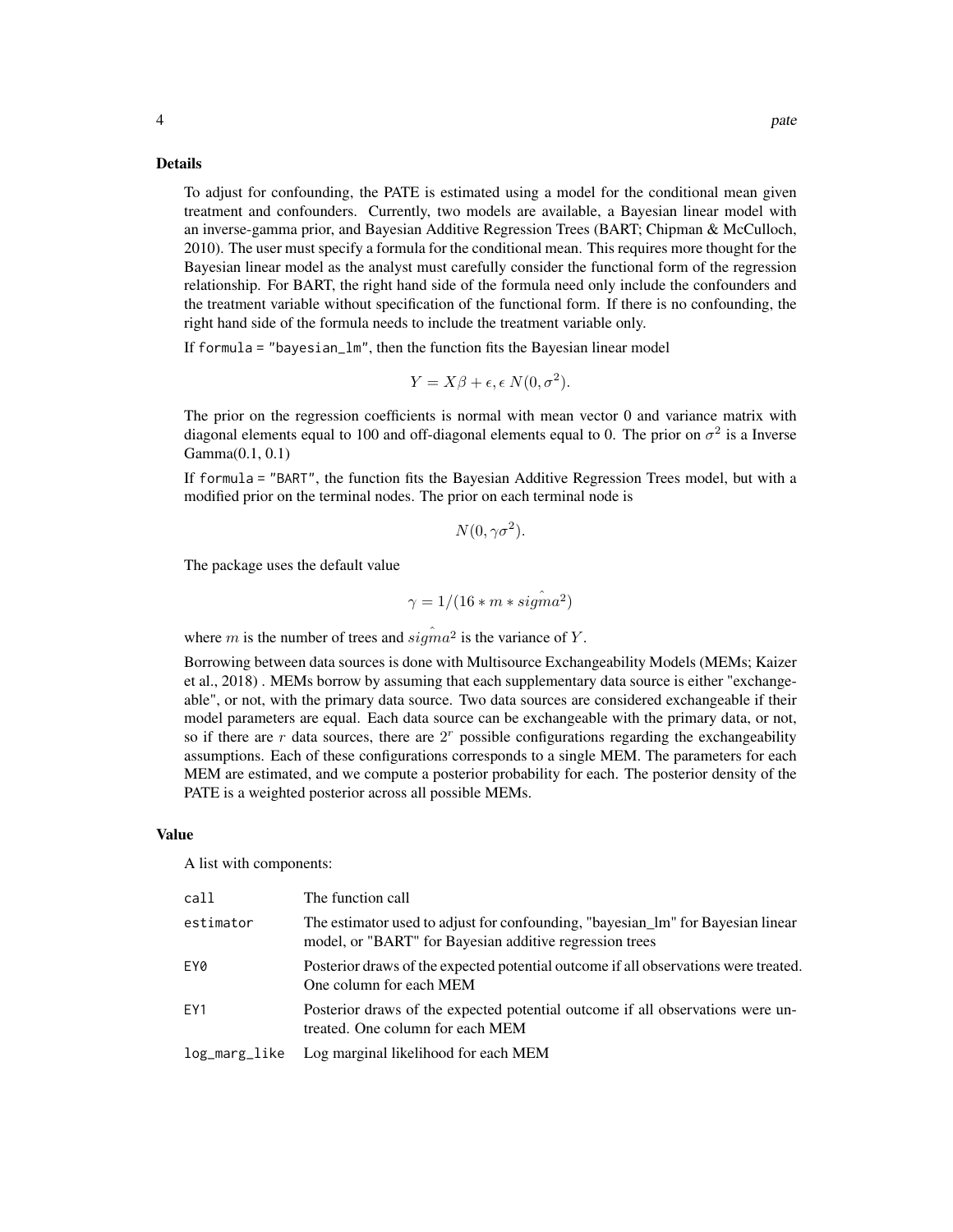| mem_pate_post          | Array containing, for each MEM, posterior draws for the population average<br>treatment effect                                                                             |
|------------------------|----------------------------------------------------------------------------------------------------------------------------------------------------------------------------|
| <b>MEM<sub>S</sub></b> | Matrix showing showing which data sources are exchangeable under each MEM.<br>$1 =$ exchangeable.                                                                          |
| pate_post              | Posterior draws for the population average treatment effect. Weighted average<br>of mem_pate_post, where post_probs are the weights                                        |
| post_probs             | Posterior probability that each MEM (shown in the list element MEMs) is the true<br>model.                                                                                 |
| exch_prob              | Prior probability that each source is exchangeable with the primary source.                                                                                                |
|                        | $beta_$ post_mean If estimator = "bayesian_lm", a matrix with the posterior means of the coef-<br>ficients for the primary source from each MEM. If estimator = "BART", NA |
|                        |                                                                                                                                                                            |
| beta_post_var          | If estimator $=$ "bayesian_lm", a matrix with the posterior variance of the<br>coefficients for the primary source from each MEM. If estimator = "BART", NA                |
|                        |                                                                                                                                                                            |
| beta_post_var          | If estimator = "bayesian_lm", a matrix with the posterior variance of the co-<br>efficients for the primary source from each MEM. If estimator = "BART", NA                |
|                        |                                                                                                                                                                            |
|                        | non_compliance Logical, indicating whether the model adjusted for confounding due to noncom-<br>pliance                                                                    |

### References

Chipman, H. & McCulloch, R. (2010) BART: Bayesian additive regression trees. Annals of Applied Statistics, 4(1): 266-298.

Kaizer, Alexander M., Koopmeiners, Joseph S., Hobbs, Brian P. (2018) Bayesian hierarchical modeling based on multisource exchangeability. Biostatistics, 19(2): 169-184.

### Examples

```
data(adapt)
```

```
est \leq pate(y \sim treatment*x + treatment*I(x \land 2), data = adapt,
estimator = "bayesian_lm", src_var = "source", primary_source = "Primary",
trt_var = "treatment")
```
summary(est)